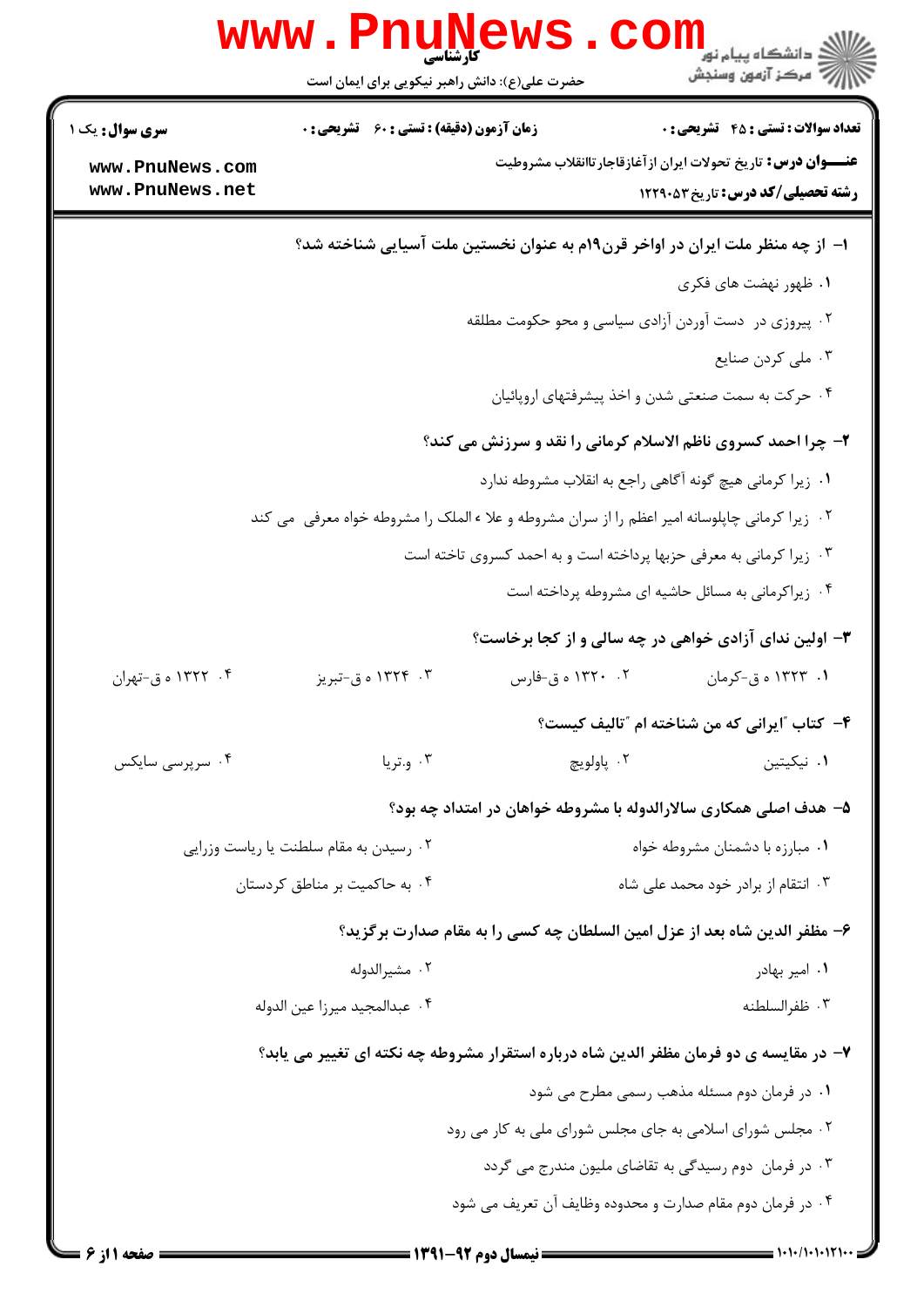|                                    | <b>www.PnuNews</b><br>حضرت علی(ع): دانش راهبر نیکویی برای ایمان است |                                                                                                              | ڪ دانشڪاه پيا <sub>م</sub> نور<br><mark>√</mark> مرڪز آزمون وسنڊش |
|------------------------------------|---------------------------------------------------------------------|--------------------------------------------------------------------------------------------------------------|-------------------------------------------------------------------|
| <b>سری سوال : ۱ یک</b>             | <b>زمان آزمون (دقیقه) : تستی : 60 ٪ تشریحی : 0</b>                  |                                                                                                              | <b>تعداد سوالات : تستی : 45 گشریحی : 0</b>                        |
| www.PnuNews.com<br>www.PnuNews.net |                                                                     | <b>عنــــوان درس:</b> تاریخ تحولات ایران از آغازقاجار تاانقلاب مشروطیت                                       | <b>رشته تحصیلی/کد درس:</b> تاریخ ۱۲۲۹۰۵۳                          |
|                                    |                                                                     | ۸– دلیل اینکه محمد علی میرزا (در دوره ولایتعهدی)در تبریز زمزمه همداستانی با آزادیخواهان را آغاز نمود چه بود؟ |                                                                   |
|                                    | ۲. فشار دولت انگلیس به محمد علی میرزا                               |                                                                                                              | ۰۱ باطنا مشروطه خواه بود                                          |
|                                    | ۰۴ بیماری و ضعف مظفرالدین شاه                                       | ۰۳ وجود توطئه اي براي انتخاب شعاع السلطنه به ولايتعهدي                                                       |                                                                   |
|                                    |                                                                     | ۹- مطابق متمم قانون اساسی مشروطه فرمانفرمایی کل قشون بری و بحری با چه کسی ًبود؟                              |                                                                   |
| ۰۴ نخست وزير                       | ۰۳ مجلس                                                             | ۰۲ شخص شاه                                                                                                   | ١. وزيرجنگ                                                        |
|                                    |                                                                     | ∙۱− به چه مناسبتی برای دومین بار قانون اساسی مشروطه و متمم آن مورد تجدید نظر قرار گرفته  ست؟                 |                                                                   |
|                                    |                                                                     |                                                                                                              | ۰۱ در دوره سلطنت احمدشاه                                          |
|                                    |                                                                     |                                                                                                              | ۰۲ در مجلس سوم                                                    |
|                                    |                                                                     | ۰۳ به مناست جلسه مشترک شورای ملی و مجلس سنا                                                                  |                                                                   |
|                                    |                                                                     | ۰۴ به مناسبت انتقال سلطنت از خاندان قاجار به خاندان پهلوی                                                    |                                                                   |
|                                    |                                                                     | ۱۱– در کدام ادوار مجلس شورای ملی مسئله تاسیس بانک ملی مطرح شد؟                                               |                                                                   |
| ۰۴ مجلس سوم                        | ۰۳ مجلس چهارم                                                       | ٠٢ مجلس اول                                                                                                  | ۰۱ مجلس دوم                                                       |
|                                    |                                                                     | ۱۲- چه زمانی را باید آغاز مبارزه واقعی و قطعی بین نیروی ملی و عوامل و عناصر رژیم استبداد دانست؟              |                                                                   |
|                                    | ۰۲ آغاز سلطنت محمدعلی شاه                                           |                                                                                                              | ۰۱ روی کار آمدن اتابک                                             |
|                                    | ۰۴ واقعه تويخانه                                                    |                                                                                                              | ۰۳ التيماتوم روسيه                                                |
|                                    |                                                                     | ۱۳- در زمان عقد قراردا د ۱۹۰۷ (تقسیم ایران بین روسیه و انگلیس)چه کسی نخست وزیر ایران ًبود؟                   |                                                                   |
| ۰۴ قوام السلطنه                    | ۰۳ امين السلطان                                                     | ٠٢ وثوق الدوله                                                                                               | ٠١. عين الدوله                                                    |
|                                    |                                                                     | <b>۱۴- بعد از چه واقعه ای اروپا وارد دوره "صلح مسلح" شد؟</b>                                                 |                                                                   |
|                                    | ۰۲ بعد از جنگ انگلیس و روسیه                                        |                                                                                                              | ٠١. بعد از جنگ جهاني اول                                          |
|                                    | ۰۴ بعد از جنگ آلمان وفرانسه و شکست فرانسه)                          |                                                                                                              | ۰۳ بعد از جنگ جهانی دوم                                           |
|                                    |                                                                     | ۱۵– کدام یک از گزینه های زیر را رکن چهارم مشروطه خوانده اند                                                  |                                                                   |
| ۰۴ احزاب                           | ۰۳ مطبوعات                                                          | ۰۲ مجلس                                                                                                      | ۰۱ مردم                                                           |
|                                    |                                                                     |                                                                                                              |                                                                   |
|                                    |                                                                     |                                                                                                              |                                                                   |
|                                    |                                                                     |                                                                                                              |                                                                   |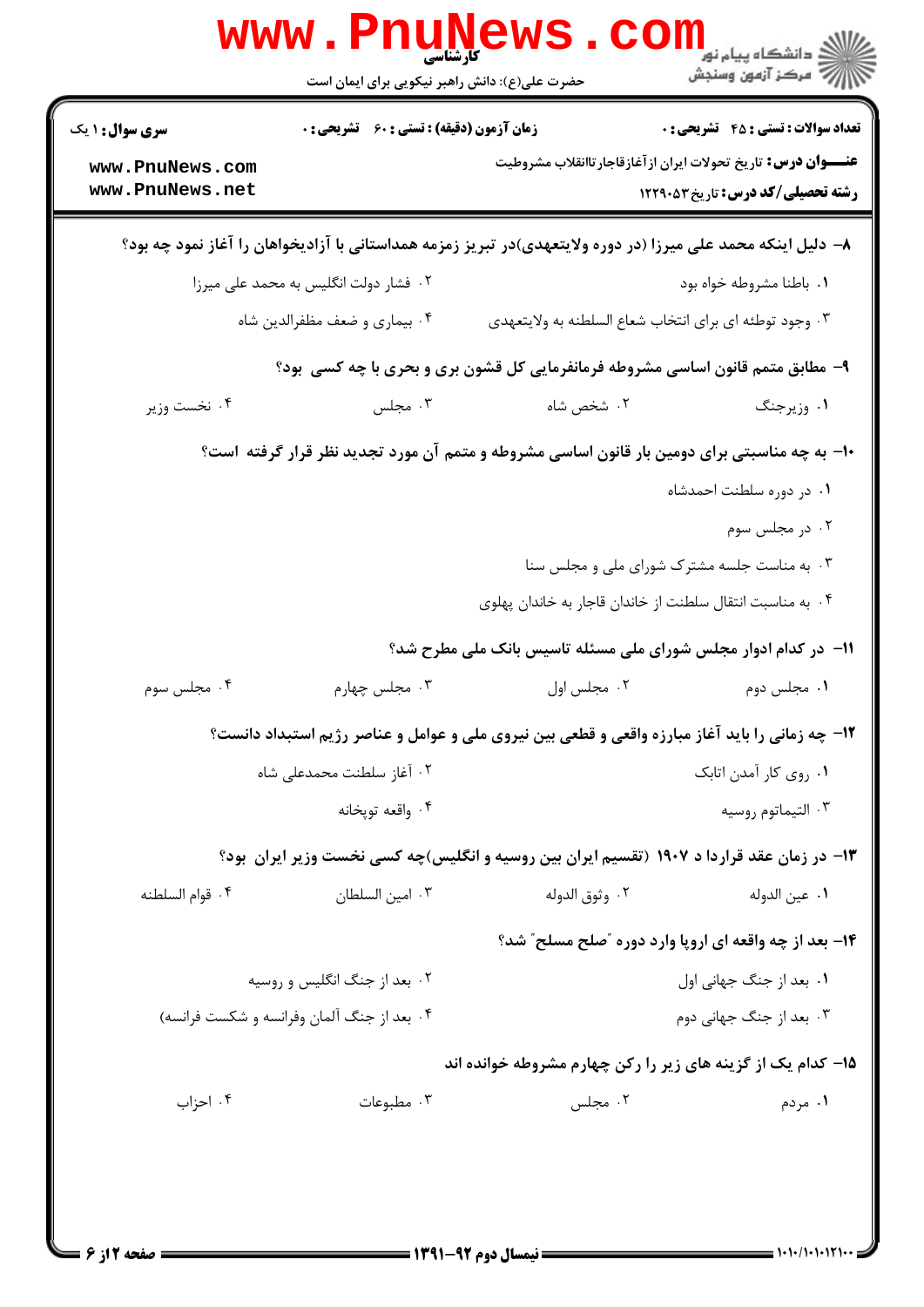| <b>تعداد سوالات : تستی : 45 گشریحی : 0</b>                                                                        |                                                                                                              | <b>زمان آزمون (دقیقه) : تستی : 60 ٪ تشریحی : 0</b> | <b>سری سوال : ۱ یک</b>             |
|-------------------------------------------------------------------------------------------------------------------|--------------------------------------------------------------------------------------------------------------|----------------------------------------------------|------------------------------------|
| <b>عنــــوان درس:</b> تاریخ تحولات ایران از آغازقاجارتاانقلاب مشروطیت<br><b>رشته تحصیلی/کد درس: تاریخ ۱۲۲۹۰۵۳</b> |                                                                                                              |                                                    | www.PnuNews.com<br>www.PnuNews.net |
| ۱۶- علت حمله عثمانی به ایران در دوره مشروطه چه بود ؟                                                              |                                                                                                              |                                                    |                                    |
| ۰۱ مبارزه با آزادیخواهان و مشروطه طلبان                                                                           |                                                                                                              |                                                    |                                    |
|                                                                                                                   | ۰۲ بهره برداری کردن از اغتشاشات ایران برای تصرف آذربایجان                                                    |                                                    |                                    |
| ۰۳ مشکلات ایجاد شده در مرز دو کشور                                                                                |                                                                                                              |                                                    |                                    |
| ۰۴ شورش اکراد در مرزها                                                                                            |                                                                                                              |                                                    |                                    |
| 17- روزنامه مساوات به قلم چه کسی نوشته شد؟                                                                        |                                                                                                              |                                                    |                                    |
| ۰۱ علی اکبر قزوینی                                                                                                |                                                                                                              | ۰۲ علی اکبر دهخدا                                  |                                    |
| ۰۳ سید محمد رضای شیرازی                                                                                           |                                                                                                              | ۰۴ میرزا جهانگیر خان شیرازی                        |                                    |
|                                                                                                                   | ۱۸– گدام گزینه در مورد اسامی ٔاشخاصی که پیشاهنگان انقلاب آرام و تغییر رژیم سیاسی ایران هستند غلط می باشد؟    |                                                    |                                    |
| ۰۱ شیخ احمد روحی                                                                                                  |                                                                                                              | ۰۲ سید جمال واعظ                                   |                                    |
| ۰۳ آقاخان کرمانی                                                                                                  |                                                                                                              | ۰۴ ميرزا حسن خبيرالدوله                            |                                    |
|                                                                                                                   | ۱۹– ارفع الدوله(سفیر ایران در استانبول) که از بزرگترین دشمنان مشروطه بود به چه دلیل مشروطه خواه شد؟          |                                                    |                                    |
| ٠١ از ترس انجمن سعادت ايران و اقدامات آن                                                                          |                                                                                                              | ۰۲ به خاطر تحت تاثیر قرار گرفتن تنظیمات عثمانی     |                                    |
| ۰۳ بخاطر آشنایی با روزنامه اخترو متفکران                                                                          |                                                                                                              | ۰۴ تحت تاثير سيدجمال الدين اسدآبادي                |                                    |
|                                                                                                                   | ۲۰– کدامیک از روحانیون ذیل در دوره محمدعلیشاه حکم به تحریم مشروطه داد؟                                       |                                                    |                                    |
| ٠١. نوراله نجفي اصفهاني                                                                                           | ٠٢ ظهيرالاسلام                                                                                               | ۰۳ محمد کاظم خراسانی                               | ۰۴ میرزا حسین تهرانی               |
|                                                                                                                   | <b>۲۱</b> - ستون اصلی ارتش ایران در دوره محمد علی شاه را چه کسانی تشکیل می دادند؟                            |                                                    |                                    |
| ۰۱ ژاندارمری                                                                                                      | ۰۲ بریگادقزاق                                                                                                | ۰۳ سربازان ايلي                                    | ۰۴ سربازان انگلیسی                 |
| ۲۲– رهبران انقلاب مشروطه غالبا از کدام طبقه برخاستند؟                                                             |                                                                                                              |                                                    |                                    |
| ۰۱ کارگر و زحمتکش                                                                                                 | ٢. طبقه پايين جامعه                                                                                          | ۰۳ اشراف                                           | ۰۴ طبقه متوسط                      |
| خواستار شدند؟                                                                                                     | ۲۳– در جریان ترور سید عبدا بهبهانی،مردم تبعید چه کسی را به خارج ایران،به این عنوان که اوعامل اصلی تروراست را |                                                    |                                    |
| ۰۱ حیدر عمواوغلی                                                                                                  |                                                                                                              | ۰۲ تقی زاده                                        |                                    |
| ۰۳ علی محمد خان تربیت                                                                                             |                                                                                                              | ۰۴ يفرم خان                                        |                                    |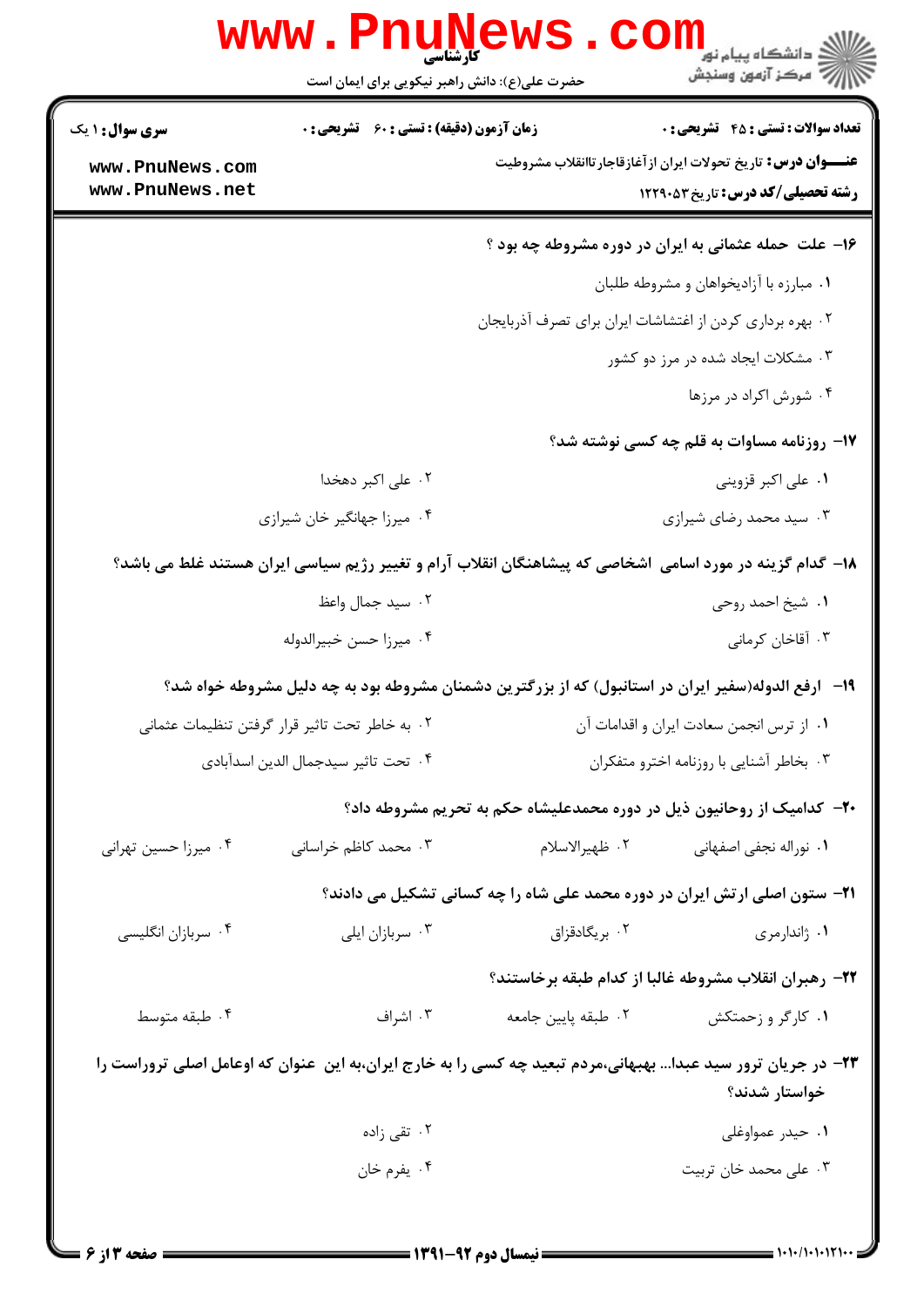|                                               | کارشناسی<br>حضرت علی(ع): دانش راهبر نیکویی برای ایمان است |                                                                                                            | ر دانشڪاه پيام نور<br>ا∜ مرکز آزمون وسنڊش  |
|-----------------------------------------------|-----------------------------------------------------------|------------------------------------------------------------------------------------------------------------|--------------------------------------------|
| <b>سری سوال : ۱ یک</b>                        | <b>زمان آزمون (دقیقه) : تستی : 60 ٪ تشریحی : 0</b>        |                                                                                                            | <b>تعداد سوالات : تستی : 45 گشریحی : 0</b> |
| www.PnuNews.com<br>www.PnuNews.net            |                                                           | <b>عنــــوان درس:</b> تاریخ تحولات ایران از آغازقاجارتاانقلاب مشروطیت                                      | <b>رشته تحصیلی/کد درس: تاریخ ۱۲۲۹۰۵۳</b>   |
|                                               |                                                           | <b>۲۴</b> - ریاست محکمه فرمایشی و مصلحتی باغشاه بر عهده چه کسی بود؟                                        |                                            |
|                                               | ۰۲ احمدخان اشتری                                          |                                                                                                            | ٠١ صدر الاشراف                             |
|                                               | ۰۴ ارشد الدوله                                            |                                                                                                            | ٠٣ محمد حسن ميرزا مويد السلطنه             |
|                                               |                                                           | ۲۵- پس از انحلال مجلس دوم ناصرالملک، کدامیک از گروههای ذیل را تبعید کرد؟                                   |                                            |
|                                               |                                                           | ۰۱ روسای حزب دموکرات و جمعی از افراد جناح چپ اعتدالیون                                                     |                                            |
|                                               |                                                           | ۰۲ روسای حزب اعتدالیون و چند تن از نمایندگان این حزب                                                       |                                            |
|                                               |                                                           |                                                                                                            | ۰۳ دموکراتها                               |
|                                               |                                                           |                                                                                                            | ۰۴ نمایندگان مجلس دوم                      |
|                                               |                                                           | ۲۶- علت تمایل مردم ایران نسبت به عثمانی در جنگ جهانی اول چه بود؟                                           |                                            |
| ۰۲ حمایت مردم عثمانی از ایران در جریان مشروطه |                                                           |                                                                                                            | ۰۱ همراهي انان با آلمان                    |
| ۰۴ حسیات دینی ودشمن دشمنان خود دانستن آنان    |                                                           |                                                                                                            | ۰۳ همسایگی عثمانی با ایران                 |
|                                               |                                                           | <b>۲۷</b> - آثر آنی و فوری انقلاب روسیه در ایران چه بود؟                                                   |                                            |
|                                               | ۰۲ از کار افتادن نیروی جنگی آن دولت در ایران              |                                                                                                            | ۰۱ ایجاد حکومت بلشویکی در گیلان            |
|                                               | ۰۴ قدرت گیری مشروطه خواهان                                |                                                                                                            | ۰۳ حرکت نیروی انگلیس به سمت تبریز          |
|                                               |                                                           | ۲۸- نخستین دسته از مجاهدین که عازم تسخیر تهران شدند چه کسانی بودند و فرماندهی آنها را چه کسی بر عهده داشت؟ |                                            |
|                                               | ۰۲ مجاهدین تبریز-ستارخان سردارملی                         |                                                                                                            | ۰۱ مجاهدین رشت-سپهدار تنکابنی              |
|                                               | ۰۴ مجاهدين اصفهان -صمصام السطنه                           |                                                                                                            | ۰۳ مجاهدین بختیاری-سردار اسعد              |
|                                               |                                                           | ۲۹- پس از فتح تهران توسط مجاهدین و استعفای محمدعلیشاه اداره حکومت به چه شکل ًصورت گرفت؟                    |                                            |
|                                               | ۰۲ توسط احمد شاه                                          |                                                                                                            | ٠١. نيابت سلطنت عضد الملك                  |
|                                               | ۰۴ هيات ٢٢ نفره،قائم مقام دولت                            |                                                                                                            | ۰۳ سران مجاهدين تبريز                      |
|                                               |                                                           | ۳۰– کدام یک از نویسندگان ذیل ،مورگان شوستر را فاقد بصیرت و متهم به عدم رعایت نزاکت و آداب دانسته اند؟      |                                            |
|                                               | ۰۲ يحي دولت ابادي                                         | ۰۱ کتاب سایکس و سایر نویسندگان انگلیسی                                                                     |                                            |
|                                               | ۰۴ پاولويچ نويسنده روس                                    |                                                                                                            | ۰۳ احمد کسروی                              |
|                                               |                                                           | <b>۳۱</b> - کمیته دفاع ملی در ابتدا در کدام شهر ایجاد گشت؟                                                 |                                            |
| ۰۴ قزوين                                      | ۰۳ قم                                                     | ۰۲ کرمانشاه                                                                                                | ۰۱ تهران                                   |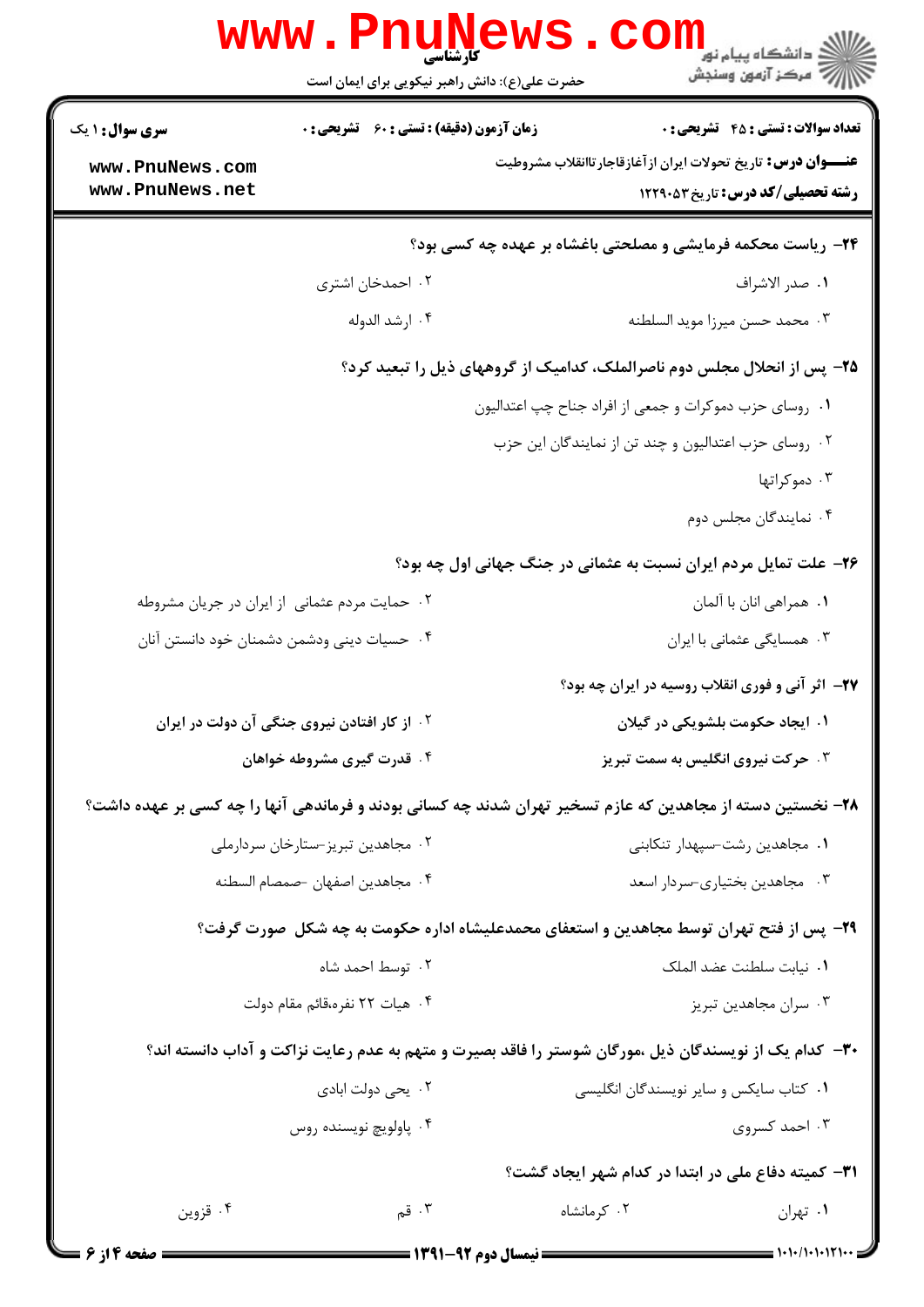| <b>تعداد سوالات : تستی : 45 - تشریحی : 0</b> | <b>عنــــوان درس:</b> تاریخ تحولات ایران از آغازقاجارتاانقلاب مشروطیت                | <b>زمان آزمون (دقیقه) : تستی : 60 ٪ تشریحی : 0</b> | <b>سری سوال : ۱ یک</b><br>www.PnuNews.com |
|----------------------------------------------|--------------------------------------------------------------------------------------|----------------------------------------------------|-------------------------------------------|
| <b>رشته تحصیلی/کد درس:</b> تاریخ ۱۲۲۹۰۵۳     |                                                                                      |                                                    | www.PnuNews.net                           |
|                                              | ۳۲- ویلیام ناکس دارسی کدام امتیاز را در زمان مظفرالدین شاه کسب کرد؟                  |                                                    |                                           |
| ۰۱ بهره برداری از نفت جنوب                   |                                                                                      | ۰۲ رژی                                             |                                           |
| ۰۳ کشتی رانی خزر                             |                                                                                      | ۰۴ شیلات                                           |                                           |
|                                              | ۳۳– منشی زاده و ابوالفتح زاده بنیانگذاران واقعی کدام گروه بودند؟                     |                                                    |                                           |
| ٠١ دموكات-عاميون                             | ٢. كميته مجازات                                                                      | ۰۳ کمیته ملی                                       | ۰۴ انجمن سعادت                            |
|                                              | ۳۴- ارگان «تشکیلات دموکراتهای ضد تشکیلی»چه نام داشت؟                                 |                                                    |                                           |
| ۰۱ طوفان                                     | ٠٢ ستاره ايران                                                                       | ۰۳ ایران                                           | ۰۴ زبان آزاد                              |
|                                              | ۳۵- مجلس چهارم از تایید و تصویب کدام قرارداد خودداری کرد؟                            |                                                    |                                           |
| ٠١. امتياز نفت شمال                          | ٠٢ امتيازنفت جنوب                                                                    | ۰۳ قراداد ۱۹۱۹                                     | ۰۴ كاپيتولاسيون                           |
|                                              | ۳۶- کدایک از موارد ذکر شده در خصوص تقاضاهای ایران در کنفرانس صلح پاریس غلط می باشد؟  |                                                    |                                           |
|                                              | ۰۱ مسئله غرامت و خسارت جنگ در اثر نقض بی طرفی                                        | ۰۲ مسئله استقلال و تمامیت ارضی ایران               |                                           |
| ۰۳ مسایل قضایی و الغای کاپیتولاسیون          |                                                                                      | ۰۴ اعتراض به قرارداد ۱۹۱۹                          |                                           |
|                                              | ۳۷- در جریان قیام خیابانی کنسول کدامیک از کشورهای نامبرده کشته شد؟                   |                                                    |                                           |
| ۰۱ آلمان                                     | ۰۲ امریکا                                                                            | ۰۳ انگلیس                                          | ۰۴ فرانسه                                 |
|                                              | ۳۸- قراداد ۱۹۲۱ بین ایران وشوروی مقارن با چه رویدادی در ایران انجام گرفت؟            |                                                    |                                           |
|                                              | ۰۱ تصرف ایران ونقض بی طرفیش در جنگ جهانی اول                                         | ۰۲ کودتای اسفند ۱۲۹۹                               |                                           |
| ۰۳ تشکیل مجلس پنجم                           |                                                                                      | ۰۴ تشکیل سلطنت پهلوی                               |                                           |
|                                              | ۳۹- در طی جنگ جهانی اول کمیته« اتحاد اسلام »توسط چه کسی تشکیل شد؟                    |                                                    |                                           |
| ۰۱ کلنل پسیان                                |                                                                                      | ۰۲ حیدر عمواوغلی                                   |                                           |
| ۰۳ سید محمد خیابانی                          |                                                                                      | ۰۴ میرزا کوچک خان جنگلی                            |                                           |
|                                              | ۴۰- تصویب نفت شمال وپیمان مودت بین ایران و شوروی در زمان نخست وزیری چه کسی انجام شد؟ |                                                    |                                           |
| ٠١. سيد ضيا ، طباطبايي                       | ٢. قوام السلطنه                                                                      | ۰۳ صمصام السلطنه                                   | ۰۴ مشيرالدوله                             |